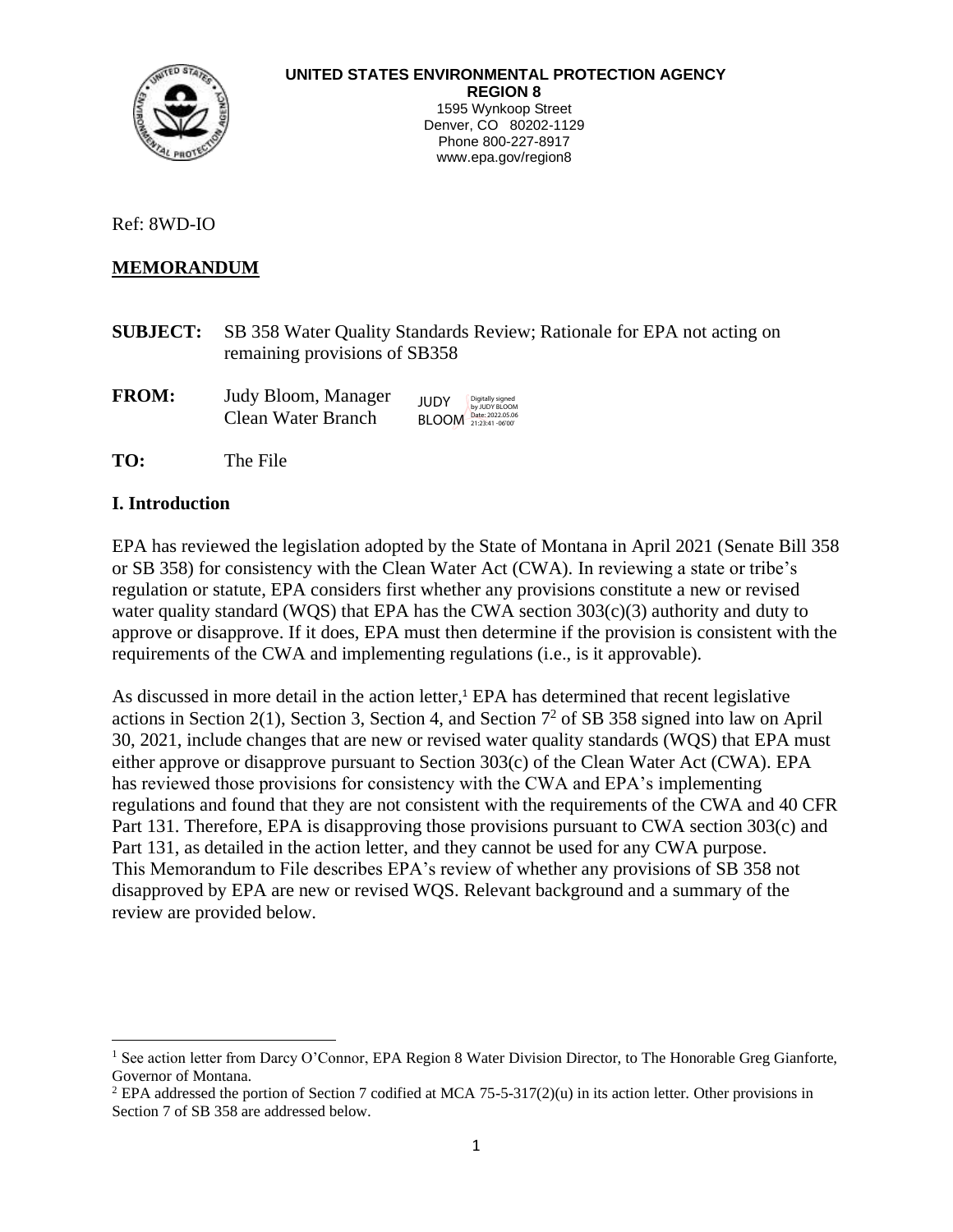## **II. EPA's Evaluation Whether Any Provisions of SB 358 Not Disapproved by EPA are New or Revised WQS**

# **A. Framework for Determining What is a New or Revised WQS**

CWA section 303(c)(2) requires states to submit new or revised WQS to EPA. CWA section 303(c)(3) provides for EPA review of such WQS. EPA's authority and duty to review and approve or disapprove a new or revised WQS is not dependent upon whether the provision was submitted to EPA for review.<sup>3</sup> Therefore, EPA is obligated to analyze SB 358 to determine whether its provisions constitute new or revised WQS which EPA must either approve or disapprove pursuant to Section 303(c) of the Clean Water Act (CWA).

In October 2012, EPA posted a document online, entitled: "*What is a New or Revised Water Quality Standard Under CWA 303(c)(3)? Frequently Asked Questions*" (FAQs).<sup>4</sup> EPA developed the document as an aid to discern when state or authorized tribal provisions constitute new or revised WQS, stating: "To date, EPA has evaluated each situation on a case-by-case basis. These FAQs consolidate EPA's plain language interpretation (informed by the CWA, EPA's implementing regulations at 40 C.F.R. Part 131, and relevant case law) of what constitutes a new or revised water quality standard that the Agency has the CWA Section 303(c)(3) authority and duty to approve or disapprove." The FAQs were, in part, an outgrowth of the Agency's experience in prior cases, and they are currently referenced in EPA's *Water Quality Standards Handbook*. 5

EPA's FAQs describe a 4-part test: if all four questions below are answered "yes," then the provision would likely constitute a new or revised WQS that EPA has the authority and duty to approve or disapprove under CWA Section 303(c)(3).

- 1) Is it a legally binding provision adopted or established pursuant to state or tribal law?
- 2) Does the provision address designated uses, water quality criteria (narrative or numeric) to protect designated uses, and/or antidegradation requirements for waters of the United States?
- 3) Does the provision express or establish the desired condition (e.g., uses, criteria) or instream level of protection (e.g., antidegradation requirements) for waters of the United States immediately or mandate how it will be expressed or established for such waters in the future?
- 4) Does the provision establish a new WQS or revise an existing WQS?

 $3$  The U.S. Court of Appeals for the 11<sup>th</sup> Circuit has held that EPA has a mandatory duty to act on new or revised state WQS, whether or not they are submitted to EPA. *Miccosukee Tribe of Indians of Florida v. EPA,* 105 F.3d 599  $(11<sup>th</sup> Cir. 1997)$ ; *FPIRG v. EPA*, 386 F.3d 1070  $(11<sup>th</sup> Cir. 2004)$  (concurring with the reasoning in *Miccosukee*).

<sup>4</sup> *What is a New or Revised Water Quality Standard Under CWA 303(c)(3)? Frequently Asked Questions.* Office of Water, U.S. Environmental Protection Agency. EPA No. 820-F-12-017 (October

<sup>2012).</sup> www.epa.gov/sites/default/files/2014-11/documents/cwa303faq.pdf.

<sup>5</sup> See www.epa.gov/sites/default/files/2014-10/documents/handbook-chapter1.pdf.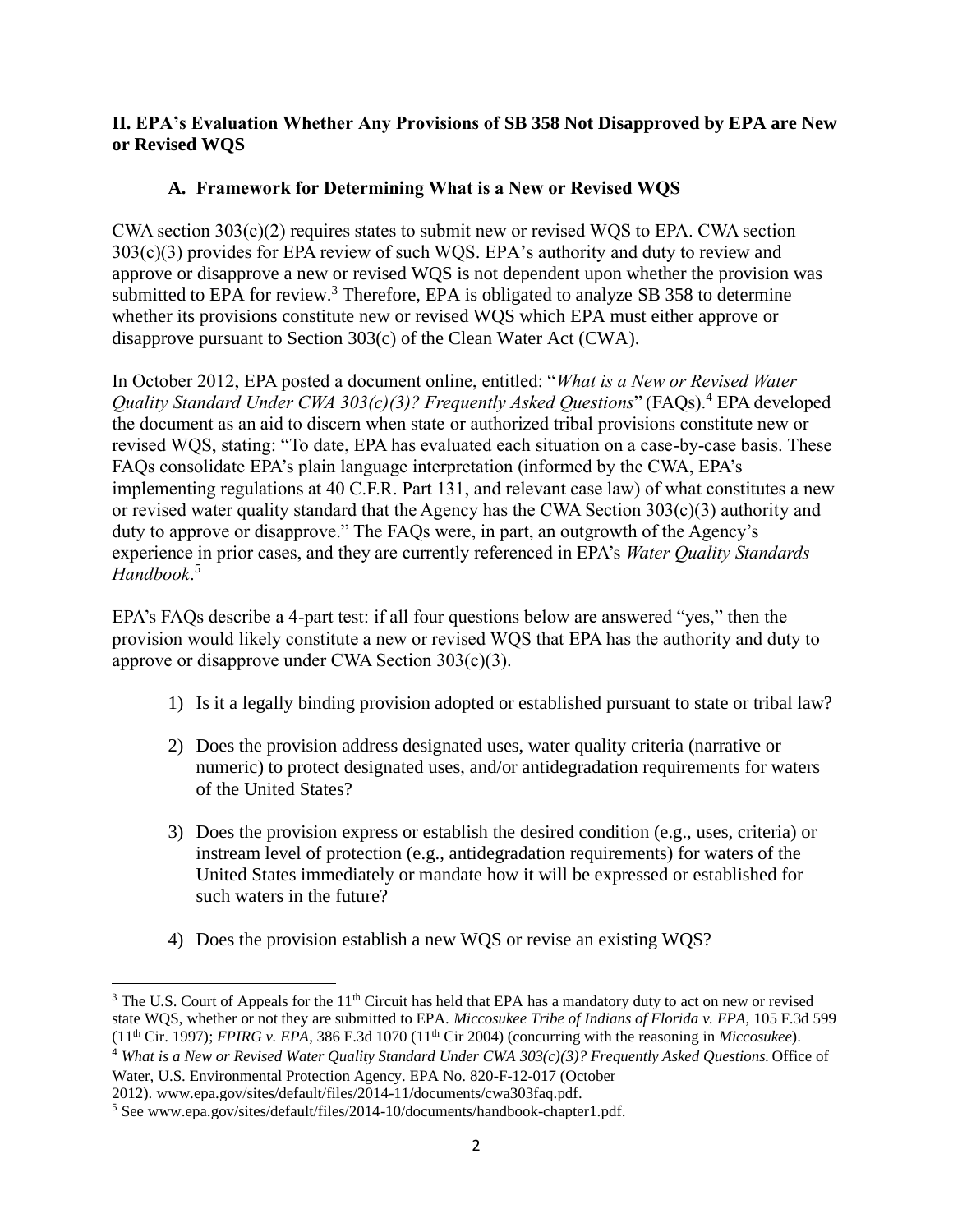Question 1 is a threshold question of legal applicability that stems from the use of the terms "adopt," "law," "regulations," and "promulgate" in CWA section 303(a)-(c) and EPA's regulations at 40 CFR 131.3(i) which specifies that WQS "are provisions of state or federal law."<sup>6</sup> Question 2 reflects the CWA articulation that WQS include three core components: designated uses, water quality criteria, and antidegradation requirements (see CWA sections 303(c)(2)(A) and 303(d)(4)(B)). Question 3 addresses the substance of the provision and whether it changes one or more of the components of a WQS, such that the provision expresses or establishes a different water quality goal for CWA purposes.<sup>7</sup>

Consistent with its placement as the final question, Question 4 only needs to be evaluated if Questions 1-3 are answered in the affirmative. It clarifies that EPA's authority, as specified in CWA section  $303(c)(2)(A)$ , is to act only on new or revised WQS provisions, which includes provisions that have not previously been approved by EPA under section  $303(c)$ .<sup>8</sup> EPA's evaluation of whether a provision is new or revised requires a consideration of the effect of the provision on the WQS themselves. For example, if a provision meets the first three considerations but already exists as part of the state or authorized tribe's EPA-approved and CWA-applicable WQS and was only copied over to another section of the regulation for ease of reference, such a re-statement does not have the effect of establishing or changing the applicable WQS. Therefore, the provision is not new or revised, and EPA does not have the authority or duty to take an action under CWA section 303(c).

## **B. Analysis of Whether Remaining Provisions in SB 358 are New or Revised WQS**

EPA analyzed each remaining provision of SB 358, beyond those determined in the action letter to be new and revised WQS, using the 4-part test. EPA's analysis on each provision is described below.

*1. Section 1 of SB 358: now codified as MCA 75-5-321 and ARM 17.30.1388*

## **Statutory Language**

"Transition for nutrient standards. (1) By March 1, 2022, the department of environmental quality shall adopt rules related to narrative nutrient standards in consultation with the nutrient work group. (2) The rules shall provide for the development of an adaptive management program which provides for an incremental watershed approach for protecting and maintaining water quality, and that: (a) reasonably balances all factors impacting a water body; (b) prioritizes the

 $6$  40 CFR 131.3(i): Water quality standards are provisions of [State](https://www.law.cornell.edu/definitions/index.php?width=840&height=800&iframe=true&def_id=02f3388cbddab8d1c8b68bc12f7066f2&term_occur=999&term_src=Title:40:Chapter:I:Subchapter:D:Part:131:Subpart:A:131.3) or Federal law which consist of a designated use or uses for the waters of the [United States](https://www.law.cornell.edu/definitions/index.php?width=840&height=800&iframe=true&def_id=dda4c2aefd0bd07e80aa2c88417ccf16&term_occur=999&term_src=Title:40:Chapter:I:Subchapter:D:Part:131:Subpart:A:131.3) and water quality [criteria](https://www.law.cornell.edu/definitions/index.php?width=840&height=800&iframe=true&def_id=d75ccced16cae306d8c5e9e07cf581ce&term_occur=999&term_src=Title:40:Chapter:I:Subchapter:D:Part:131:Subpart:A:131.3) for such waters based upon such uses. [Water](https://www.law.cornell.edu/definitions/index.php?width=840&height=800&iframe=true&def_id=ae2ebcdde021e189e65733b4d02aa0e9&term_occur=999&term_src=Title:40:Chapter:I:Subchapter:D:Part:131:Subpart:A:131.3)  [quality standards](https://www.law.cornell.edu/definitions/index.php?width=840&height=800&iframe=true&def_id=ae2ebcdde021e189e65733b4d02aa0e9&term_occur=999&term_src=Title:40:Chapter:I:Subchapter:D:Part:131:Subpart:A:131.3) are to protect the public health or welfare, enhance the quality of water and serve the purposes of [the Act.](https://www.law.cornell.edu/definitions/index.php?width=840&height=800&iframe=true&def_id=aaea981d193abe7105f53983a278a1e1&term_occur=999&term_src=Title:40:Chapter:I:Subchapter:D:Part:131:Subpart:A:131.3)

<sup>&</sup>lt;sup>7</sup> See 40 CFR 131.2: A water quality standard defines the water quality goals of a water body, or portion thereof, by designating the use or uses to be made of the water and by setting criteria that protect the designated uses.

<sup>8</sup> As stated in EPA's 2012 4-part test FAQs "A provision that EPA has never approved as a WQS would be considered 'new.' It must also meet the other three considerations to be a new or revised WQS." *What is a New or Revised Water Quality Standard Under CWA 303(c)(3)? Frequently Asked Questions.* Office of Water, U.S. Environmental Protection Agency. EPA No. 820-F-12-017 (October 2012). www.epa.gov/sites/default/files/2014- 11/documents/cwa303faq.pdf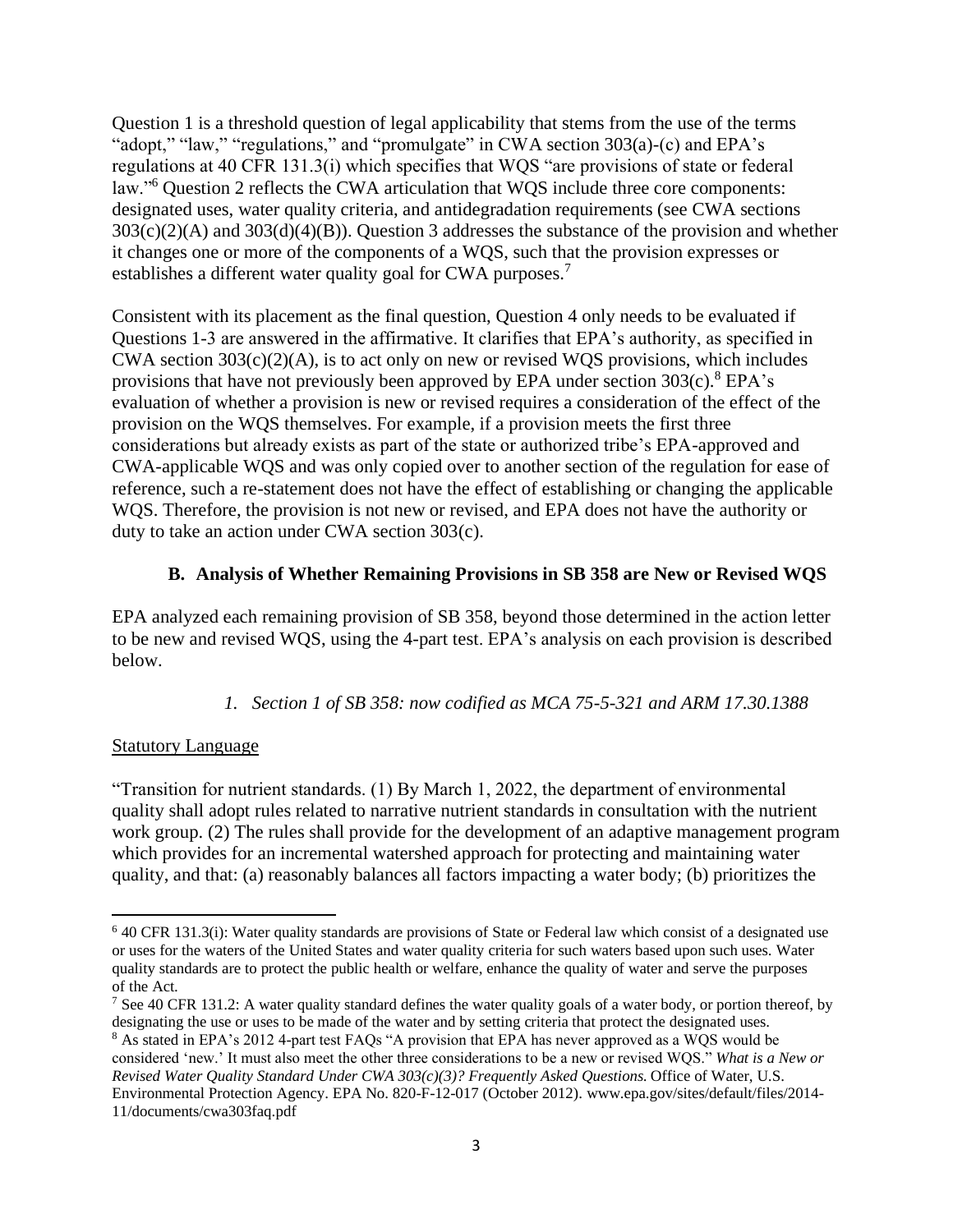minimization of phosphorus, taking into account site-specific conditions; and (c) identifies the appropriate response variables affected by nutrients and associated impact thresholds in accordance with the beneficial uses of the waterbody. (3) In developing the rules in subsection (2), the department shall consider options pertaining to whether the point source is new or existing and whether the receiving water body is considered impaired or unimpaired."

### 4-Part Test Analysis

## **Question 1. Is it a legally binding provision adopted or established pursuant to state or tribal law?**

Yes. Section 1 is legally binding under state law as it is part of the SB 358 legislation passed by the Montana legislature and signed by Governor Gianforte on April 30, 2021. Section 1 of SB 358 is now codified as MCA 75-5-321 and ARM 17.30.1388.

## **Question 2. Does the provision address designated uses, water quality criteria (narrative or numeric) to protect the designated uses, and/or antidegradation requirements for waters of the United States?**

Yes. EPA reviewed this provision and concluded that it satisfies the second question of EPA's 4 part test because it addresses water quality criteria parameters that would be used to protect designated uses for all waterbodies in Montana, including streams, nonwadeable rivers and lakes/reservoirs.

## **Question 3. Does the provision express or establish the desired condition (e.g., uses, criteria) or instream level of protection (e.g., antidegradation requirements) for waters of the United States immediately or mandate how it will be expressed or established in such waters in the future?**

No. EPA has determined that this provision does not express or establish the desired condition (e.g., uses, criteria) or instream level of protection (e.g., antidegradation requirements) for waters of the United States immediately or mandate how it will be expressed or established in such waters in the future. Although the provision establishes a framework for MDEQ to use when revising its regulations in the future, this language does not mandate how MDEQ is to establish or express the desired condition. While the rulemaking mandated by this provision may result in the expression or establishment of the desired condition in the future, the current language provides discretion to the state to determine the future desired condition.

### **Question 4. Does the provision establish a new WQS or revise an existing WQS?**

No. EPA's authority and duty to review and approve or disapprove such provisions under CWA section 303(c)(3) are limited to those WQS that are new or revised. As mentioned in Section II.A, Question 4 only needs to be evaluated if Questions 1-3 are answered in the affirmative. However, EPA chose to address Question 4 here for purposes of completeness. While this provision addresses water quality criteria (per Question 2), it does not establish or express the desired condition for Montana waterbodies (per Question 3), thus this provision does not establish a new WQS and does not have the effect of revising an existing WQS. In other words,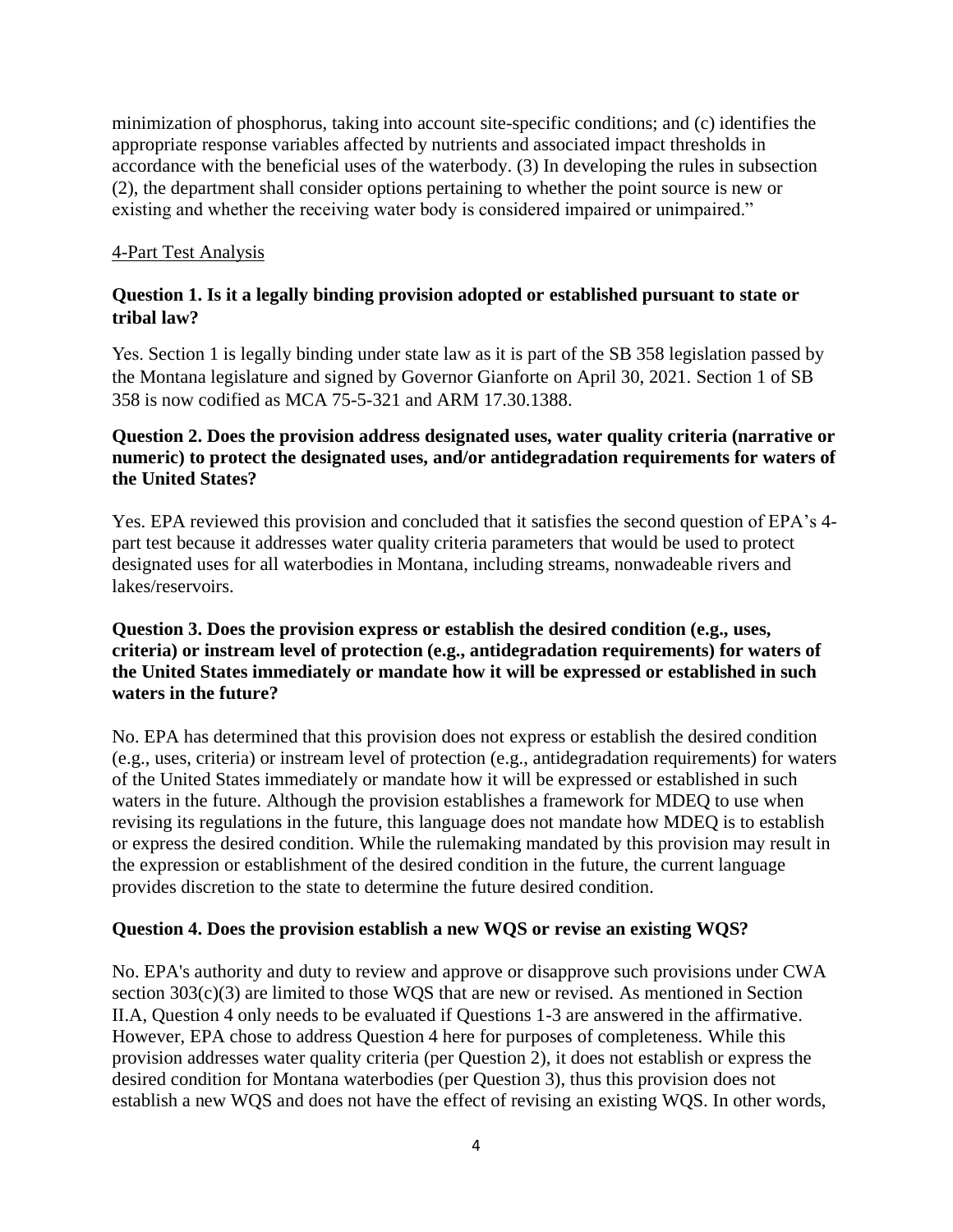this provision cannot be new or revised WQS for which EPA has the authority and duty to act on under CWA section  $303(c)(3)$  as it does not establish or express a desired condition for a waterbody. Therefore, this provision does not meet question 4 of the 4-part test.

### Conclusion

As described above, this provision in Section 1 of SB358 does not meet questions 3 and 4 of the 4-part test and therefore is not a new or revised WQS that EPA has the authority and duty to approve or disapprove under CWA 303(c)(3).

*2. Section 6 of SB 358, Section 75-5-105*

### Statutory Language

MCA is amended to read: …"

Text strikes reference to 75-5-314 in this section, which addresses confidentiality of records.

#### 4-Part Test Analysis

### **Question 1. Is it a legally binding provision adopted or established pursuant to state or tribal law?**

Yes. Section 6 is legally binding under state law as it is part of the SB 358 legislation passed by the Montana legislature and signed by Governor Gianforte on April 30, 2021.

## **Question 2. Does the provision address designated uses, water quality criteria (narrative or numeric) to protect the designated uses, and/or antidegradation requirements for waters of the United States?**

No. EPA reviewed Section 6 of SB358 and concluded that this provision does not address designated uses, narrative or numeric water quality criteria, nor antidegradation requirements. Rather, this provision addresses the confidentiality of records (e.g., trade secrets or other information unique to the owner) related to pollution sources. Therefore, the provision does not satisfy question 2 of the 4-part test.

### **Question 3. Does the provision express or establish the desired condition (e.g., uses, criteria) or instream level of protection (e.g., antidegradation requirements) for waters of the United States immediately or mandate how it will be expressed or established in such waters in the future?**

No. EPA has determined that this provision does not express or establish the desired condition (e.g., uses, criteria) or instream level of protection (e.g., antidegradation requirements) for waters of the United States immediately or mandate how it will be expressed or established in such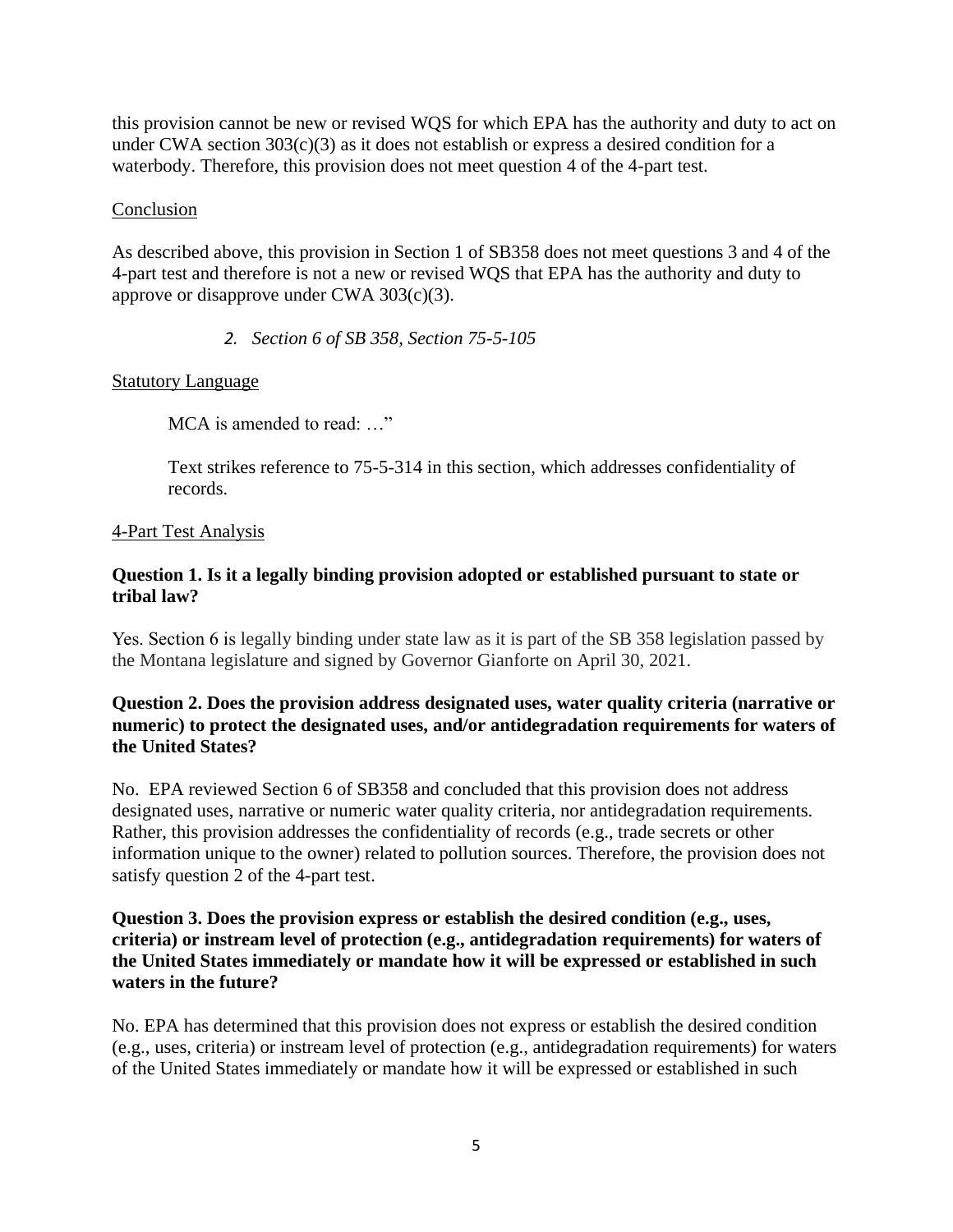waters in the future. The provision describes when information related to pollution sources could be considered confidential and not open to public use.

## **Question 4. Does the provision establish a new WQS or revise an existing WQS?**

No. EPA's authority and duty to review and approve or disapprove such provisions under CWA section 303(c)(3) are limited to those WQS that are new or revised. As mentioned in Section II.A, Question 4 only needs to be evaluated if Questions 1-3 are answered in the affirmative. However, EPA chose to address Question 4 here for purposes of completeness. This provision does not address designated uses, criteria or antidegradation (per Question 2) nor does it establish or express the desired condition for Montana waterbodies (per Question 3), thus this provision does not establish a new WQS and does not have the effect of revising an existing WQS. In other words, this provision cannot be a new or revised WQS which EPA has the authority and duty to act on under CWA section 303(c)(3) as it does not address one of the three core components of WQS nor does it establish or express a desired condition for a waterbody. Therefore, this provision does not meet question 4 of the 4-part test.

### Conclusion

As described above, this provision in Section 6 of SB358 does not meet questions 2, 3, and 4 of the 4-part test and therefore is not a new or revised WQS that EPA has the authority and duty to approve or disapprove under CWA 303(c)(3).

*3. Section 7 of SB 358, Section 75-5-317*

### Statutory Language

MCA is amended to read: …

 $(u)(v)$  any other activity that is nonsignificant because of its low potential for harm to human health or to the environment and its conformance with the guidance found in 75-  $5-301(5)(c)$ 

(u) any other activity that is nonsignificant because of its low potential for harm to human health or to the environment and its conformance with the guidance found in 75-5-301  $\left(5\right)(e)$ ."

### Analysis and Conclusion

EPA has determined that this component of Section 7 is a non-substantive revision because it simply moved the text previously in provision (u) to a new provision (v) in MCA 75-5-317, the section of Montana's antidegradation implementation methods that lists "nonsignificant activities." The text at issue did not change.<sup>9</sup> Rather the state revised the lettering of MCA 75-5-317 to accommodate a new "nonsignificant activity" as provision (u); EPA addressed its disapproval of this new provision in the action letter. While EPA would normally act on nonsubstantive changes, as described in Question 6 of the 4-part test FAQs, EPA is not acting on this

<sup>&</sup>lt;sup>9</sup> See the EPA's January 26, 1999 action letter from Jack W. McGraw, Deputy Regional Administrator, to Marc Racicot, The Honorable Governor of Montana. Note the provision was MCA 75-5-317(2)(s) at that time.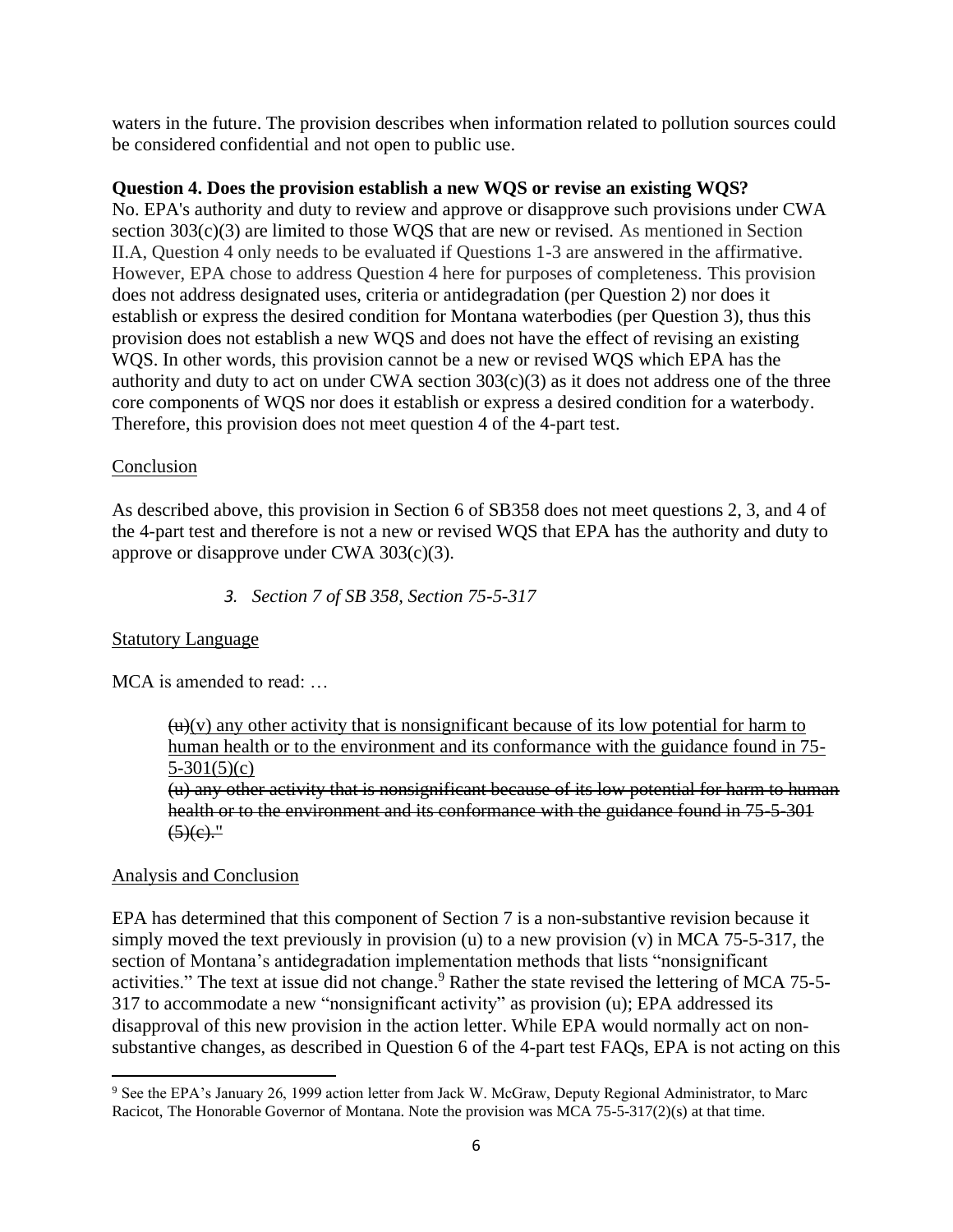non-substantive lettering change.<sup>10</sup> Acting on this lettering change could create confusion as the newly proposed (u) provision, which has led to this lettering change, is being disapproved by EPA.

## *4.* S*ection 5 of SB 358*, *Section 75-5-103*

## Statutory Language

MCA is amended to read:

Text *strikes* the following definitions:

- o 2(a) "Base numeric nutrient standards" means numeric water quality criteria for nutrients in surface water that are adopted to protect the designated uses of a surface water body.
- $\circ$  2(b) The term does not include numeric water quality standards for nitrate, nitrate plus nitrite, or nitrite that are adopted to protect human health.
- o (22) "Nutrient standards variance" means numeric water quality criteria for nutrients based on a determination that base numeric nutrient standards cannot be achieved because of economic impacts or because of the limits of technology. The term includes individual, general, and alternative nutrient standards variances in accordance with 75-5-313.

Text *revises* the following definition:

o (23) "Nutrient work group" means an advisory work group, convened by the department, representing publicly owned and privately owned point sources of pollution, nonpoint sources of pollution, and other interested parties that will advise the department on the base numeric nutrient standards, the development of nutrient standards variances, and the implementation of those standards, and variances together with associated economic impacts.

## Analysis and Conclusion

Definitions are often inextricably linked to how any WQS that use the corresponding terms will operate in practice. However, these deletions and revisions to definitions relate to provisions that EPA is disapproving, as discussed in the action letter. EPA is not acting at this time on any of the deletions and revisions to the definitions in Section 5 of SB358 but will evaluate whether action on any revised or deleted definition in this section is warranted at the time EPA approves any future WQS provisions that MDEQ adopts.

## **III. Overall Conclusion**

As detailed in the action letter, EPA is acting to disapprove certain provisions in SB 358. Section II of this Memorandum addresses EPA's review of the provisions that EPA did not act on in the action letter to determine which, if any, provisions were new or revised WQS. As a result of the

<sup>10</sup> *What is a New or Revised Water Quality Standard Under CWA 303(c)(3)? Frequently Asked Questions.* Office of Water, U.S. Environmental Protection Agency. EPA No. 820-F-12-017 (October 2012).